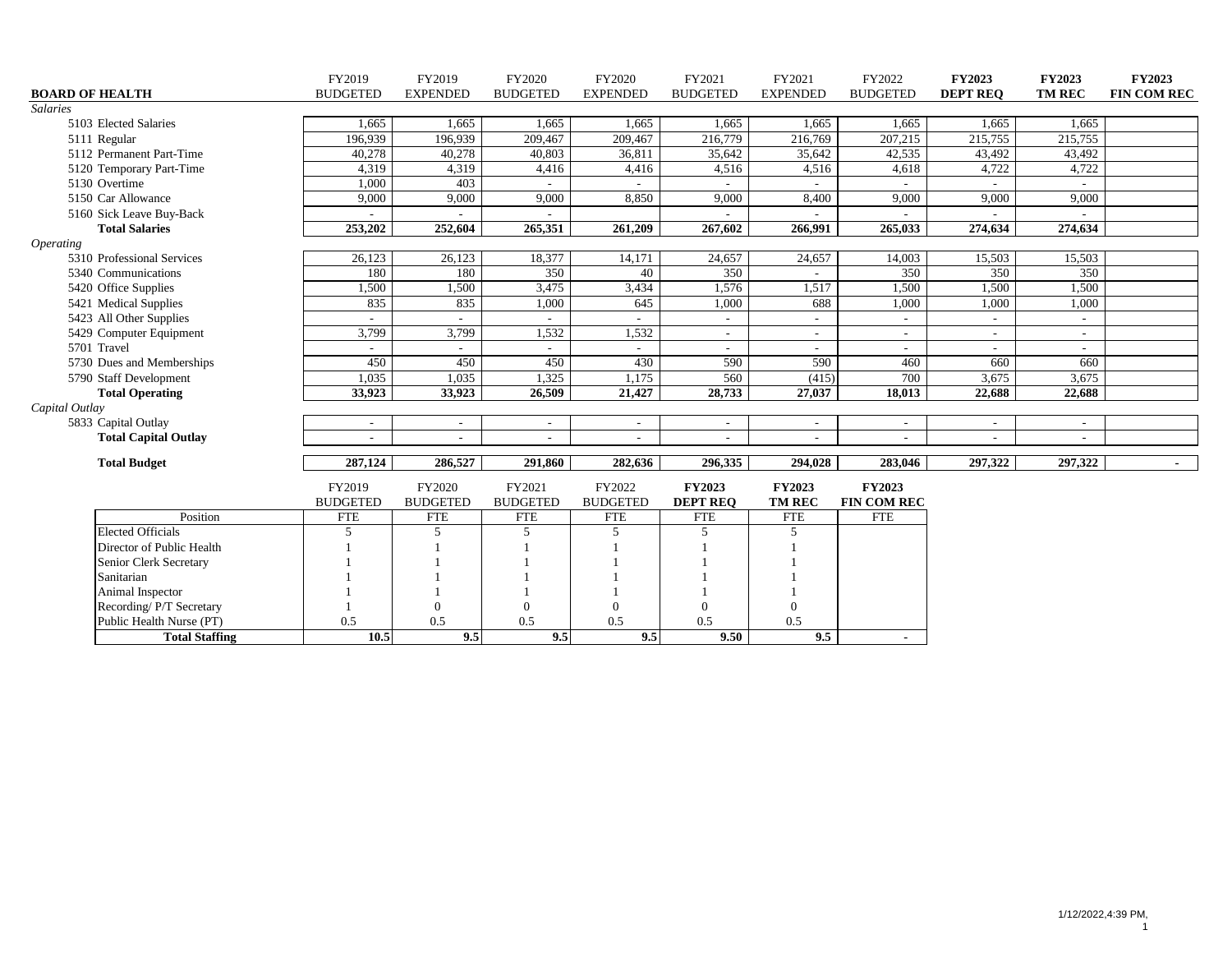#### **FISCAL YEAR 2023**

## **BOARD OF HEALTH DEPARTMENT SALARY INFORMATION TOWN MANAGER RECOMMENDED**

### *Elected Officials*

| Name                           | Position      |  | <b>Base Salary</b> |  | <b>Total Salary</b> |
|--------------------------------|---------------|--|--------------------|--|---------------------|
| <b>Raymond Barry</b>           | Chairman      |  | 405                |  | 405                 |
| <b>Charles Roux</b>            | Member        |  | 315                |  | 315                 |
| Anthony Boschetti              | Member        |  | 315                |  | 315                 |
| <b>Robert Scarano</b>          | Vice Chairman |  | 315                |  | 315                 |
| Maria Zaroulis                 | Clerk         |  | 315                |  | 315                 |
| <b>Total Elected Officials</b> |               |  | ,665               |  | 1,665               |

#### *Regular Salaries*

| Name                          | Position                  | Ann. Date | Grade          | <b>Step</b> | <b>Base Salary</b> | Longevity % | Longevity \$ | Wage Def. | <b>Total Salary</b> |
|-------------------------------|---------------------------|-----------|----------------|-------------|--------------------|-------------|--------------|-----------|---------------------|
| Shannon Sullivan              | Director                  | 1/11/2021 |                |             | 42,030             |             | .000         |           | 43,030              |
| Shannon Sullivan              | Director                  | 1/12/2021 |                |             | 38,693             |             |              |           | 38,693              |
| Michele Grant                 | <b>Health Agent</b>       | 7/1/2021  |                |             | 75,997             |             |              |           | 75,997              |
| Lisa Hadge                    | <b>Head Account Clerk</b> | 1/9/2017  | B <sub>2</sub> |             | 57,568             |             | 467          |           | 58,035              |
|                               |                           |           |                |             |                    |             |              |           |                     |
|                               |                           |           |                |             |                    |             |              |           |                     |
| <b>Total Regular Salaries</b> |                           |           |                |             | 214,288            |             | .467         |           | 215,755             |

#### *Permanent Part Tme Salaries*

| <b>Name</b>                              | <b>Position</b>     | Ann. Date | Grade | <b>Step</b> | <b>Base Salary</b> | Longevity % | Longevity \$ | Wage Def. | m<br><b>Total Salarv</b> |
|------------------------------------------|---------------------|-----------|-------|-------------|--------------------|-------------|--------------|-----------|--------------------------|
| Vacant                                   | Public Health Nurse |           |       |             | 43.492             |             |              |           | 43,492                   |
|                                          |                     |           |       |             |                    |             |              |           |                          |
| <b>Total Permanent Part Tme Salaries</b> |                     |           |       |             | 43,492             |             |              |           | 43,492<br>4.             |

### *Temporary Part Tme Salaries*

| Name                                     | <b>Position</b> | <b>Ann. Date</b> | Grade | <b>Step</b> | <b>Base Salary</b> | Longevity % | Longevitv 9 | Wage Def. | <b>Total Salarv</b> |
|------------------------------------------|-----------------|------------------|-------|-------------|--------------------|-------------|-------------|-----------|---------------------|
| Pamela Gorassi-Thomas                    | Animal Insp.    | 9/1/1992         |       |             | 722<br>4.ILL       |             |             |           | 1722<br>4.ILL       |
|                                          | Recording Sec.  |                  |       |             |                    |             |             |           |                     |
|                                          |                 |                  |       |             |                    |             |             |           |                     |
| <b>Total Temporary Part Tme Salaries</b> |                 |                  |       |             | 4,722              |             |             |           | 4.722<br>4.ILL      |

#### *Overtime*

| Name                  | Position                              |  | Amount |  | m.<br>$\mathbf{a}$<br>--<br>Fotal Benefit |
|-----------------------|---------------------------------------|--|--------|--|-------------------------------------------|
| Lisa Hadge            | Clerk<br>Head<br>Account <sup>1</sup> |  |        |  |                                           |
| <b>Total Overtime</b> |                                       |  |        |  |                                           |

#### *Car Allowance*

| Name                       | Position            |  | Per/Month | # Months |  | <b>Total Benefit</b> |
|----------------------------|---------------------|--|-----------|----------|--|----------------------|
| Shannon Sullivan           | Director            |  | 300       |          |  | 5,600                |
| Michele Grant              | <b>Health Agent</b> |  | 300       |          |  | 3,600                |
| Vacant                     | Public Health Nurse |  | 150       |          |  | .800                 |
| <b>Total Car Allowance</b> |                     |  |           |          |  | 9,000                |

### *Sick Leave Buy Back*

| Name                                                          | <b>Position</b> | <b>{etirement Date</b> | # of Davs | Annual Sal. | <b>TX7</b><br>Weekly Sal. | $\sim$<br>$\cdot$<br>Sal.<br>Dail <sup>t</sup> | <b>Fotal Benefit</b><br>m |
|---------------------------------------------------------------|-----------------|------------------------|-----------|-------------|---------------------------|------------------------------------------------|---------------------------|
|                                                               |                 |                        |           |             |                           |                                                |                           |
| <b>Total</b><br>$\sim$<br><b>Buy-Back</b><br>. Leave<br>Sick. |                 |                        |           |             |                           |                                                |                           |

### **Department Total** 274,634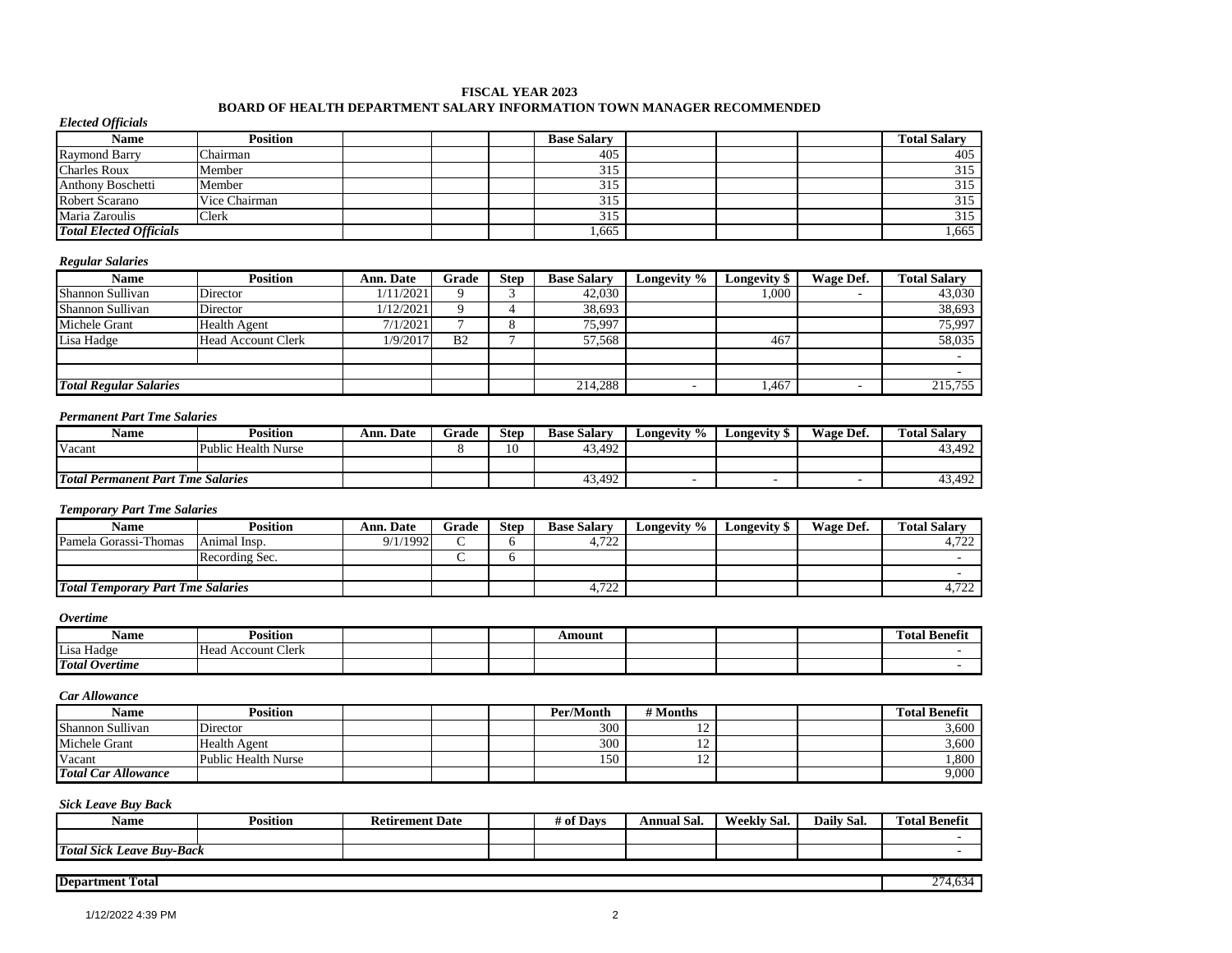#### **FISCAL YEAR 2023 BOARD OF HEALTH DEPARTMENT SALARY INFORMATION DEPARTMENT REQUEST**

#### *Elected Officials*

| Name                           | <b>Position</b> |  | <b>Base Salary</b> |  | <b>Total Salary</b> |
|--------------------------------|-----------------|--|--------------------|--|---------------------|
| <b>Raymond Barry</b>           | Chairman        |  | 405                |  | 405                 |
| <b>Charles Roux</b>            | Member          |  | 315                |  | 315                 |
| Anthony Boschetti              | Member          |  | 315                |  | 315                 |
| Robert Scarano                 | Vice Chairman   |  | 315                |  | 315                 |
| Maria Zaroulis                 | Clerk           |  | 315                |  | 315                 |
| <b>Total Elected Officials</b> |                 |  | .665               |  | .665                |

#### *Regular Salaries*

| Name                          | <b>Position</b>     | <b>Ann. Date</b> | Grade          | <b>Step</b> | <b>Base Salary</b> | Longevity % | <b>Longevity</b> \$ | Wage Def. | <b>Total Salary</b> |
|-------------------------------|---------------------|------------------|----------------|-------------|--------------------|-------------|---------------------|-----------|---------------------|
| Shannon Sullivan              | Director            | 1/11/2021        | Q              |             | 42,030             |             | 000.1               |           | 43,030              |
| Shannon Sullivan              | Director            | 1/12/2021        |                |             | 38.693             |             |                     |           | 38,693              |
| Michele Grant                 | <b>Health Agent</b> | 7/1/2021         |                |             | 75.997             |             |                     |           | 75,997              |
| Lisa Hadge                    | Head Account Clerk  | 1/9/2017         | B <sub>2</sub> |             | 57.568             |             | 467                 |           | 58,035              |
|                               |                     |                  |                |             |                    |             |                     |           | $\sim$              |
|                               |                     |                  |                |             |                    |             |                     |           |                     |
| <b>Total Regular Salaries</b> |                     |                  |                |             | 214,288            |             | . 467               |           | 215,755             |

#### *Permanent Part Tme Salaries*

| Name                                     | <b>Position</b>     | Ann. Date | Grade | Step | <b>Base Salary</b> | Longevity % | Longevity <b>!</b> | Wage Def. | <b>Total Salarv</b> |
|------------------------------------------|---------------------|-----------|-------|------|--------------------|-------------|--------------------|-----------|---------------------|
| Vacant                                   | Public Health Nurse |           |       | 10   | 43.492             |             |                    |           | 43.492              |
|                                          |                     |           |       |      |                    |             |                    |           |                     |
| <b>Total Permanent Part Tme Salaries</b> |                     |           |       |      | 43,492             |             |                    |           | 43,492              |

### *Temporary Part Tme Salaries*

| Name                                     | Position       | Ann. Date | Grade  | <b>Step</b> | <b>Base Salary</b> | Longevity % | Longevity \$ | Wage Def. | <b>Total Salary</b> |
|------------------------------------------|----------------|-----------|--------|-------------|--------------------|-------------|--------------|-----------|---------------------|
| Pamela Gorassi-Thomas                    | Animal Insp.   | 9/1/1992  | $\sim$ |             | 4,722              |             |              |           | רר ה<br>4,122       |
|                                          | Recording Sec. |           |        |             |                    |             |              |           |                     |
|                                          |                |           |        |             |                    |             |              |           |                     |
| <b>Total Temporary Part Tme Salaries</b> |                |           |        |             | 4.722              |             |              |           | 700<br>4,122        |

#### *Overtime*

| Name                  | Position                            |  | Amount |  | $^{\circ}$<br>. .<br>m<br>Benefit<br>otal: |
|-----------------------|-------------------------------------|--|--------|--|--------------------------------------------|
| $ -$<br>Lisa Hadge    | <b>Account Clerk</b><br><b>Head</b> |  |        |  |                                            |
| <b>Total Overtime</b> |                                     |  |        |  |                                            |

#### *Car Allowance*

| Name                       | Position            |  | Per/Month | # Months |  | <b>Total Benefit</b> |
|----------------------------|---------------------|--|-----------|----------|--|----------------------|
| Shannon Sullivan           | Director            |  | 300       | . .      |  | 3.600                |
| Michele Grant              | <b>Health Agent</b> |  | 300       | . .      |  | 3.600                |
| Vacant                     | Public Health Nurse |  | 150       |          |  | .800                 |
| <b>Total Car Allowance</b> |                     |  |           |          |  | 9,000                |

### *Sick Leave Buy Back*

| Name                             | Position | <b>Retirement Date</b> | <sup>e</sup> Davs<br># of | Annual Sal. | - -<br><b>XX7</b><br>Weekly Sal. | $\sim$<br>$\bullet$<br>-<br>Daily Sal. | <b>Fotal Benefit</b><br>m |
|----------------------------------|----------|------------------------|---------------------------|-------------|----------------------------------|----------------------------------------|---------------------------|
|                                  |          |                        |                           |             |                                  |                                        |                           |
| <b>Total Sick Leave Buy-Back</b> |          |                        |                           |             |                                  |                                        |                           |

### **Department Total** 274,634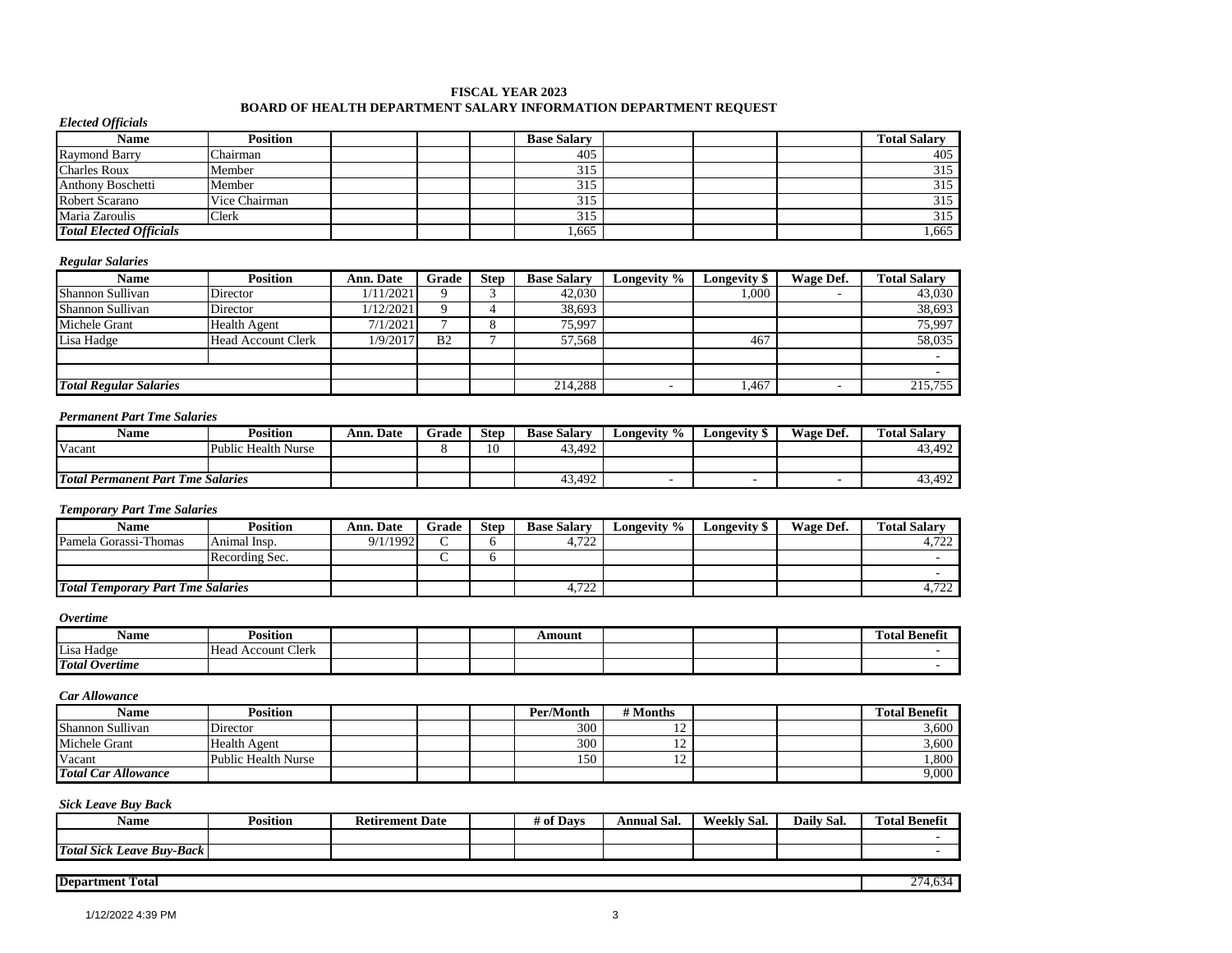#### **BOARD OF HEALTH DEPARTMENT SALARY INFORMATION FISCAL YEAR 2022**

## *Elected Officials*

| Name                           | <b>Position</b> |  | <b>Base Salary</b> |  | <b>Total Salarv</b> |
|--------------------------------|-----------------|--|--------------------|--|---------------------|
| <b>Raymond Barry</b>           | `hairman        |  | 405                |  | 405                 |
| <b>Charles Roux</b>            | Member          |  | 315                |  | 315                 |
| <b>Anthony Boschetti</b>       | Member          |  | 315                |  | 315                 |
| Robert Scarano                 | Vice Chairman   |  | 315                |  | 315                 |
| Maria Zaroulis                 | Clerk           |  | 315                |  | 315                 |
| <b>Total Elected Officials</b> |                 |  | .,665              |  | .,665               |

#### *Regular Salaries*

| Name                          | Position           | <b>Ann. Date</b> | Grade          | <b>Step</b> | <b>Base Salary</b> | <b>Longevity</b> $\%$ | Longevity \$ | Wage Def. | <b>Total Salary</b> |
|-------------------------------|--------------------|------------------|----------------|-------------|--------------------|-----------------------|--------------|-----------|---------------------|
| Shannon Sullivan              | Director           | 2/1/2016         |                |             | 76.125             | 000.1                 |              |           | 77.125              |
| Michele Grant                 | Health Agent       |                  |                |             | 72,522             |                       |              |           | 72,522              |
| Lisa Hadge                    | Head Account Clerk | 1/9/2017         | B <sub>2</sub> |             | 57.568             |                       |              |           | 57,568              |
|                               |                    |                  |                |             |                    |                       |              |           |                     |
|                               |                    |                  |                |             |                    |                       |              |           |                     |
| <b>Total Regular Salaries</b> |                    |                  |                |             | 206,215            | 000.                  |              |           | 207,215             |

#### *Permanent Part Tme Salaries*

| <b>Name</b>                     | Position            | . Date<br>Ann. | Grade | <b>Step</b> | <b>Base Salary</b>          | Longevity % | Longevity \$ | Wage Def. | <b>Total Salary</b> |
|---------------------------------|---------------------|----------------|-------|-------------|-----------------------------|-------------|--------------|-----------|---------------------|
| Agarwalla<br>Jrv.               | Public Health Nurse |                |       | 10          | 535<br>$\sqrt{2}$<br>42.99. |             |              |           | 42,535              |
|                                 |                     |                |       |             |                             |             |              |           |                     |
| <b>Total Permanent Part Tme</b> | <i>Salaries</i>     |                |       |             | $\sim$<br>42.995            |             |              |           | 12.525<br>42.99.    |

#### *Temporary Part Tme Salaries*

| Name                                     | Position       | <b>Ann. Date</b> | Grade  | <b>Step</b> | <b>Base Salary</b> | Longevity % | Longevity \$ | Wage Def. | <b>Total Salarv</b> |
|------------------------------------------|----------------|------------------|--------|-------------|--------------------|-------------|--------------|-----------|---------------------|
| Pamela Gorassi-Thomas                    | Animal Insp.   | 9/1/1992         | $\sim$ |             | 4.618              |             |              |           | 4.618               |
|                                          | Recording Sec. |                  |        |             |                    |             |              |           |                     |
|                                          |                |                  |        |             |                    |             |              |           |                     |
| <b>Total Temporary Part Tme Salaries</b> |                |                  |        |             | 4.618              |             |              |           | 4.618               |

#### *Overtime*

| Name                  | ™osition                             |  | <b>\mount</b> |  | <b>COLOR</b><br><b>CONTRACTOR</b><br>. .<br>l'otal Benefit |
|-----------------------|--------------------------------------|--|---------------|--|------------------------------------------------------------|
| Lisa Hadge            | Clerk<br>Heac<br>Accoun <sup>+</sup> |  |               |  |                                                            |
| <b>Total Overtime</b> |                                      |  |               |  |                                                            |

### *Car Allowance*

| Name                       | Position            |  | Per/Month | # Months       |  | <b>Total Benefit</b> |
|----------------------------|---------------------|--|-----------|----------------|--|----------------------|
| Shannon Sullivan           | Director            |  | 300       | $\overline{ }$ |  | 3,600                |
|                            | Health Agent        |  | 300       | $\overline{ }$ |  | 3,600                |
| Urvi Agarwalla             | Public Health Nurse |  | 150       | $\sim$<br>. .  |  | .800                 |
| <b>Total Car Allowance</b> |                     |  |           |                |  | 9,000                |

### *Sick Leave Buy Back*

| - -<br>Name                      | Position | Date<br><b>Retirement</b> | f Davs<br>t of | Annual Sal. | Weekly Sal. | Daily Sal.<br>$\sim$ | <b>COLOR</b><br><b>CONTRACTOR</b><br><b>Fotal Benefit</b> |
|----------------------------------|----------|---------------------------|----------------|-------------|-------------|----------------------|-----------------------------------------------------------|
|                                  |          |                           |                |             |             |                      |                                                           |
| <b>Total Sick Leave Buy-Back</b> |          |                           |                |             |             |                      |                                                           |

#### **Department Total** 265,033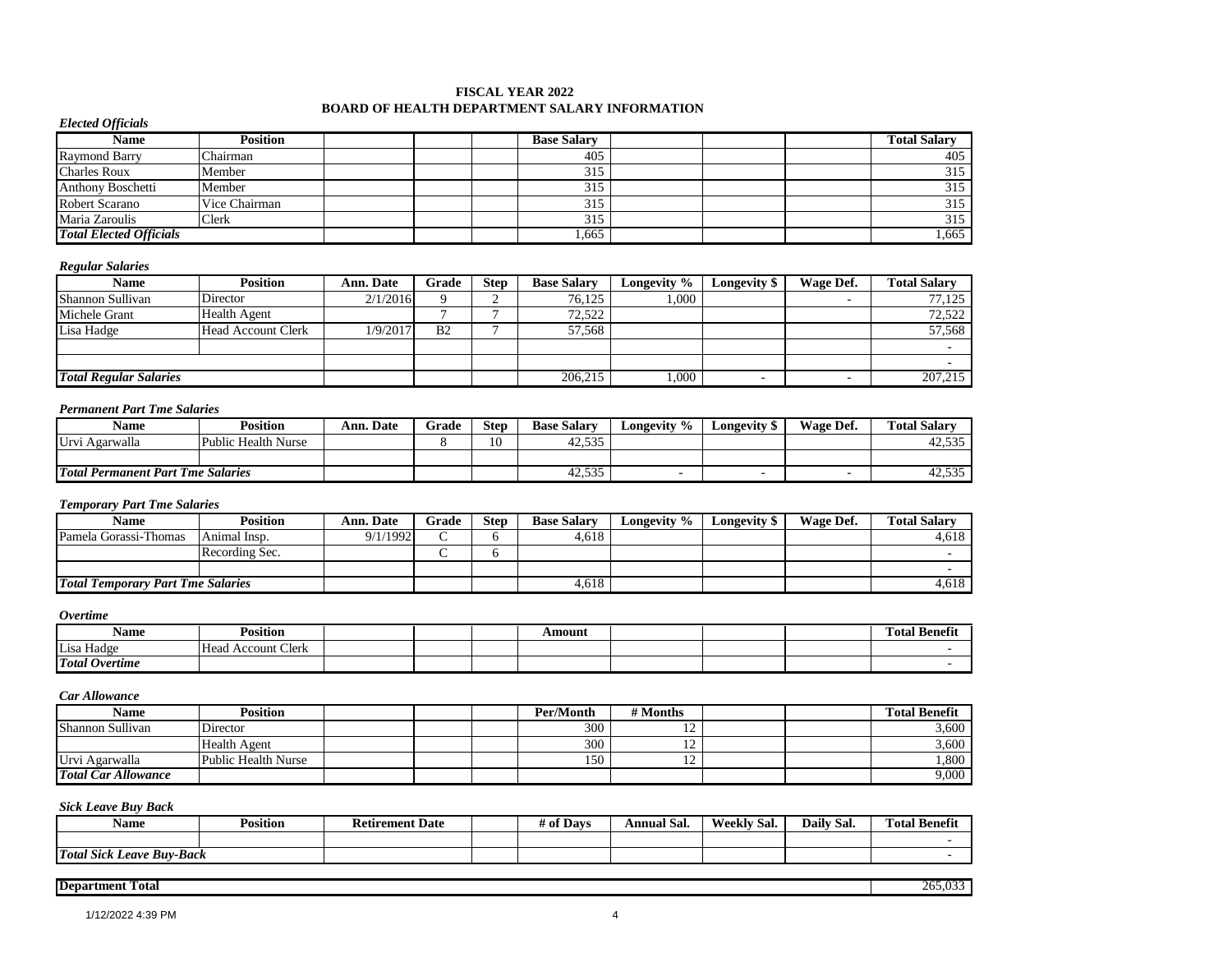#### **FISCAL YEAR 2021 BOARD OF HEALTH DEPARTMENT SALARY INFORMATION**

### *Elected Officials*

| Name                           | <b>Position</b> |  | <b>Base Salary</b> |  | <b>Total Salary</b> |
|--------------------------------|-----------------|--|--------------------|--|---------------------|
| Raymond Barry                  | Chairman        |  | 405                |  | 405                 |
| <b>Charles Roux</b>            | Member          |  | 315                |  | 315                 |
| <b>Anthony Boschetti</b>       | Member          |  | 315                |  | 315                 |
| <b>Robert Scarano</b>          | Vice Chairman   |  | 315                |  | 315                 |
| Maria Zaroulis                 | Clerk           |  | 315                |  | 315                 |
| <b>Total Elected Officials</b> |                 |  | .665               |  | 1,665               |

#### *Regular Salaries*

| Name                          | Position                  | <b>Ann. Date</b> | Grade | <b>Step</b> | <b>Base Salary</b> | Longevity % | Longevity \$ | Wage Def. | <b>Total Salary</b> |
|-------------------------------|---------------------------|------------------|-------|-------------|--------------------|-------------|--------------|-----------|---------------------|
| <b>Susan Sawver</b>           | Director                  | 2/1/2016         | 10    |             | 53,452             |             |              |           | 53.452              |
| <b>Susan Sawver</b>           | Director                  | 2/1/2016         | 10    | 10          | 39.778             |             | 411          |           | 40,189              |
| Shannon Sullivan              | Sanitarian                | 12/29/2014       |       |             | 66.964             |             | 1,000        |           | 67,964              |
| Lisa Hadge                    | <b>Head Account Clerk</b> | 1/9/2017         |       |             | 28.210             |             |              |           | 28,210              |
| Lisa Hadge                    | Head Account Clerk        | 1/9/2017         |       |             | 26.964             |             |              |           | 26.964              |
|                               |                           |                  |       |             |                    |             |              |           |                     |
| <b>Total Regular Salaries</b> |                           |                  |       |             | 215,368            |             | 1,411        |           | 216,779             |

#### *Permanent Part Tme Salaries*

| <b>Name</b>                              | Position | Ann. Date | Grade | <b>Step</b>   | <b>Base Salary</b> | Longevity % | Longevity \$ | Wage Def. | <b>Total Salary</b> |
|------------------------------------------|----------|-----------|-------|---------------|--------------------|-------------|--------------|-----------|---------------------|
| Sarah Kinghorn<br>Public Health Nurse    |          | 7/10/2013 |       | $\sim$<br>∡V. | 35,642             |             |              |           | 35,642              |
|                                          |          |           |       |               |                    |             |              |           |                     |
| <b>Total Permanent Part Tme Salaries</b> |          |           |       |               | 35,642             |             |              |           | 35,642              |

### *Temporary Part Tme Salaries*

| <b>Name</b>                              | Position       | Ann. Date | Grade | <b>Step</b> | <b>Base Salary</b> | Longevity % | Longevity \$ | Wage Def. | <b>Total Salarv</b> |
|------------------------------------------|----------------|-----------|-------|-------------|--------------------|-------------|--------------|-----------|---------------------|
| Pamela Gorassi-Thomas                    | Animal Insp.   | 9/1/1992  |       |             | 4,516              |             |              |           | 4,516               |
|                                          | Recording Sec. |           |       |             |                    |             |              |           |                     |
|                                          |                |           |       |             |                    |             |              |           |                     |
| <b>Total Temporary Part Tme Salaries</b> |                |           |       |             | 4.516              |             |              |           | 4.516               |

#### *Overtime*

| Name                  | $\cdot \cdot$<br>Position    |  | mount |  | $\sim$<br>$\sim$<br>Total Benefit |
|-----------------------|------------------------------|--|-------|--|-----------------------------------|
| Lisa Hadge            | : Clerk<br>Account '<br>Head |  |       |  |                                   |
| <b>Total Overtime</b> |                              |  |       |  |                                   |

#### *Car Allowance*

| <b>Name</b>                | <b>Position</b>     |  | Per/Month | # Months       |  | <b>Total Benefit</b> |
|----------------------------|---------------------|--|-----------|----------------|--|----------------------|
| <b>Susan Sawyer</b>        | Director            |  | 300       | $\overline{ }$ |  | 3,600                |
| Shannon Sullivan           | Sanitarian          |  | 300       | $\overline{ }$ |  | 3,600                |
| Sarah Kinghorn             | Public Health Nurse |  | 150       | ⌒              |  | .800                 |
| <b>Total Car Allowance</b> |                     |  |           |                |  | 9,000                |

### *Sick Leave Buy Back*

| Name                             | $\cdot \cdot$<br>-<br>Position | <b>Retirement Date</b> | $\mathbf{a}$<br>Davs<br>7 O1 | Annual Sal. | Weekly Saı. | Daily<br>Sal. | <b>Total Benefit</b> |
|----------------------------------|--------------------------------|------------------------|------------------------------|-------------|-------------|---------------|----------------------|
|                                  |                                |                        |                              |             |             |               |                      |
| <b>Total Sick Leave Buv-Back</b> |                                |                        |                              |             |             |               |                      |

#### **Department Total** 267,602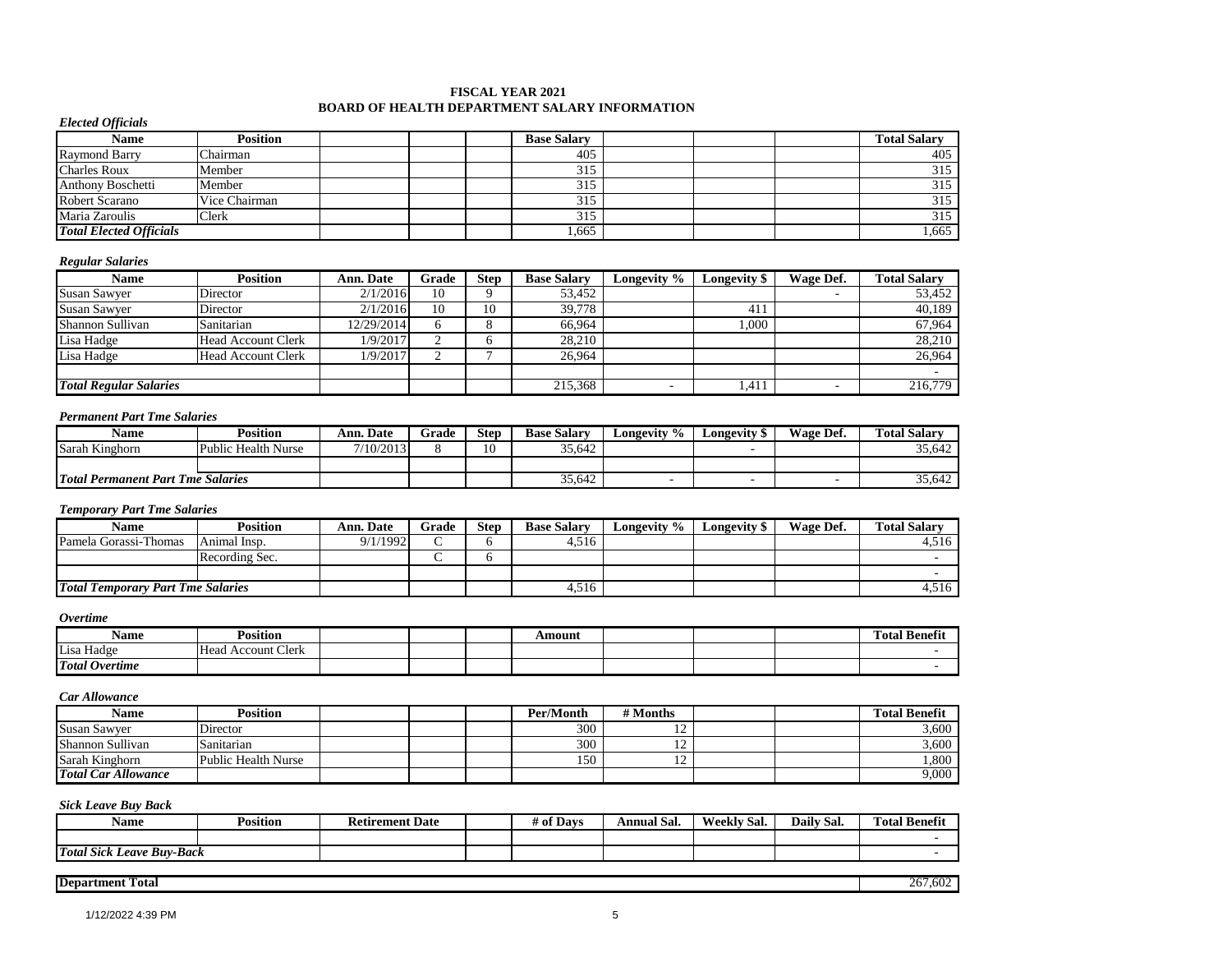# **BOARD OF HEALTH OPERATING**

*5310 Professional Services*

| FY2019<br><b>BUDGETED</b>                          | FY2019<br><b>EXPENDED</b> | FY2020<br><b>BUDGETED</b>                                                    | FY2020<br><b>EXPENDED</b> | FY2021<br><b>BUDGETED</b>                                                                                          | FY2021<br><b>EXPENDED</b>         | FY2022<br><b>BUDGETED</b> | <b>FY2023</b><br><b>DEPT REQ</b> | <b>FY2023</b><br><b>TM REC</b> |
|----------------------------------------------------|---------------------------|------------------------------------------------------------------------------|---------------------------|--------------------------------------------------------------------------------------------------------------------|-----------------------------------|---------------------------|----------------------------------|--------------------------------|
| 26,123                                             | 26,123                    | 18,377                                                                       | 14,171                    | 24,657                                                                                                             | 24,657                            | 14,003                    | 15,503                           | 15,503                         |
| Line item used for consultants as needed:          |                           | This line item is primarily used for beaver management, People GIS or other. |                           |                                                                                                                    |                                   |                           |                                  |                                |
|                                                    |                           |                                                                              |                           | Beaver: Annual maintenance contracts for flow devices in beaver dams, for FY21 at \$2478                           |                                   |                           | 2,478                            | 2,478                          |
|                                                    |                           |                                                                              |                           | $(12 \text{ sites } x \text{ $295$ with discount of 30%) and ($1000 for public education and emergency response).$ |                                   |                           | 1,000                            | 1,000                          |
|                                                    |                           |                                                                              |                           | Contract for general maintenance is in place. One new devices installed to date in FY20 Beech St. 11/2020          |                                   |                           |                                  |                                |
| Trapping of beaver is \$175/beaver caught. Est. 3; |                           |                                                                              |                           |                                                                                                                    |                                   |                           | 525                              | 525                            |
|                                                    |                           | Anticipate similar level of service in FY22 assume 2 new site                |                           |                                                                                                                    |                                   |                           |                                  |                                |
|                                                    |                           | per dam installation costs plus unknown trapping fees @\$ 2000               |                           |                                                                                                                    |                                   |                           | 4,000                            | 4,000                          |
| GIS training                                       |                           | Annual maintenance for PeopleGIS permitting software                         |                           |                                                                                                                    |                                   |                           | 6,000<br>1,500                   | 6,000<br>1,500                 |
|                                                    |                           |                                                                              |                           |                                                                                                                    | Total 5310 Professional Services: |                           | 15,503                           | 15,503                         |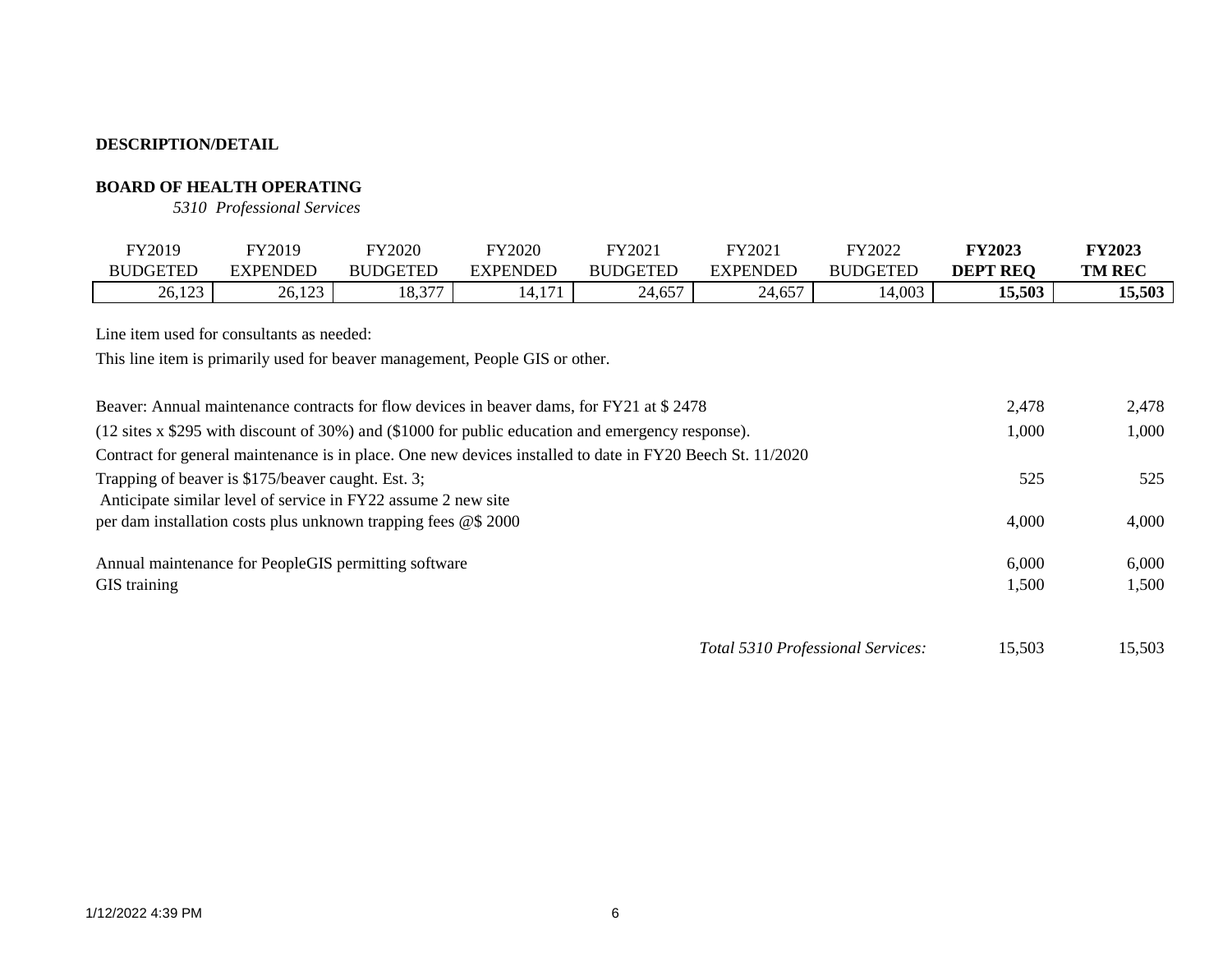## **BOARD OF HEALTH OPERATING**

*5340 Communications*

| FY2019          | FY2019   | FY2020          | Y2020    | FY2021          | FY2021          | FY2022          | <b>FY2023</b>   | <b>FY2023</b> |
|-----------------|----------|-----------------|----------|-----------------|-----------------|-----------------|-----------------|---------------|
| <b>BUDGETED</b> | EXPENDED | <b>BUDGETED</b> | EXPENDED | <b>BUDGETED</b> | <b>EXPENDED</b> | <b>BUDGETED</b> | <b>DEPT REO</b> | <b>TM REC</b> |
| 180             | 180      | 350             | 40       | 350             |                 | 350             | 350             | 350           |

These funds are used for legal advertisements or Constable fees for the Board of Health. 350 350 350

*Total 5340 Communications:* 350 350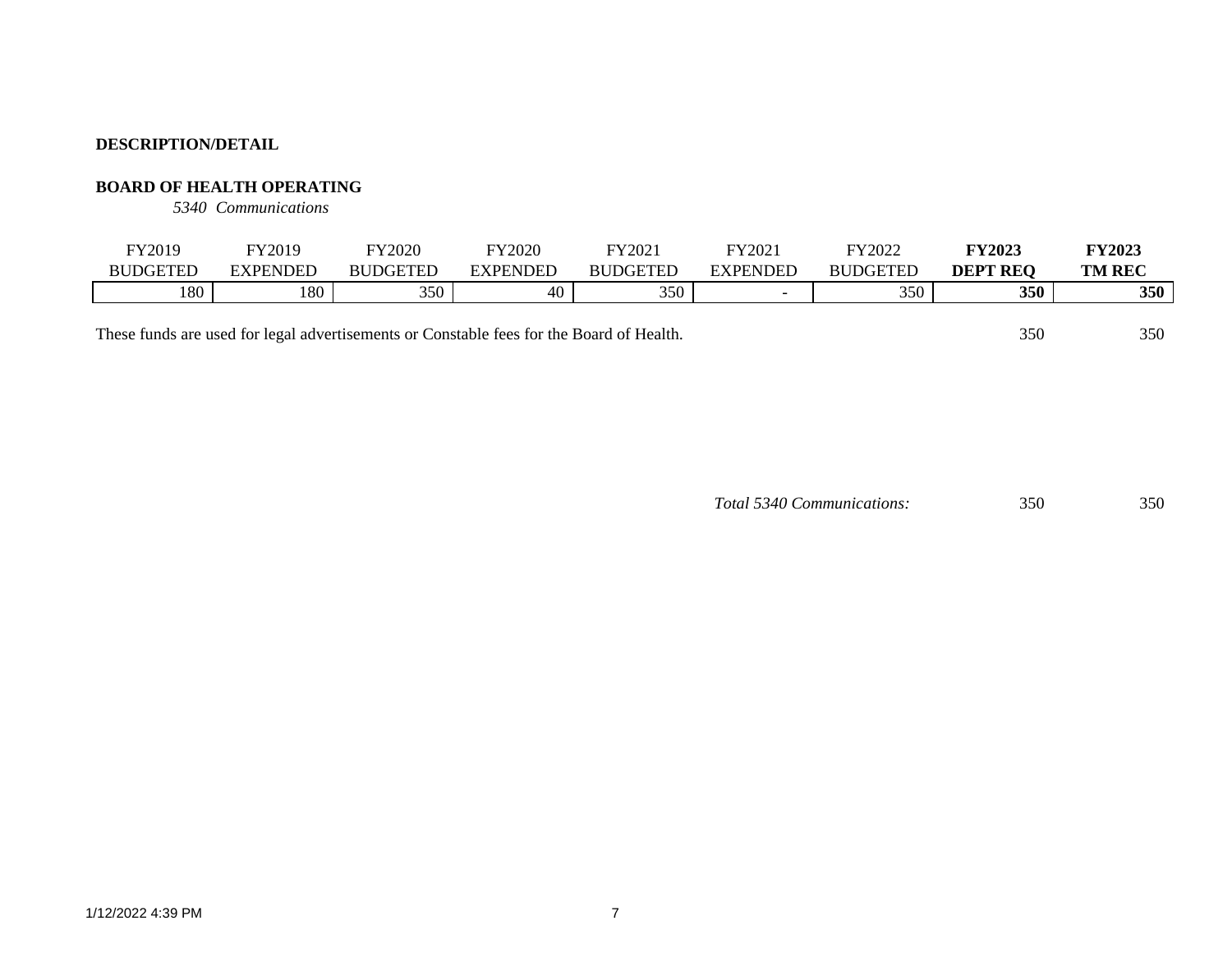## **BOARD OF HEALTH OPERATING**

*5420 Office Supplies*

| FY2019                                                                                                                                  | FY2019          | <b>FY2020</b>   | FY2020          | FY2021          | FY2021          | FY2022          | <b>FY2023</b>   | <b>FY2023</b> |
|-----------------------------------------------------------------------------------------------------------------------------------------|-----------------|-----------------|-----------------|-----------------|-----------------|-----------------|-----------------|---------------|
| <b>BUDGETED</b>                                                                                                                         | <b>EXPENDED</b> | <b>BUDGETED</b> | <b>EXPENDED</b> | <b>BUDGETED</b> | <b>EXPENDED</b> | <b>BUDGETED</b> | <b>DEPT REO</b> | <b>TM REC</b> |
| .500                                                                                                                                    | .500            | 3.475           | 3.434           | . 576           | 1,517           | .500            | 1,500           | 1.500         |
| This line item covers associated general office supplies, which includes<br>the various inspections forms, printing supplies, envelopes |                 |                 |                 |                 |                 |                 |                 |               |

the various inspections forms, printing supplies, envelopes and other associated office supplies. This also provides inspectors with tools needed to perform the job 1,500 1,500 such as; thermometers; test strips; moisture meters etc.

*Total 5420 Office Supplies:* 1,500 1,500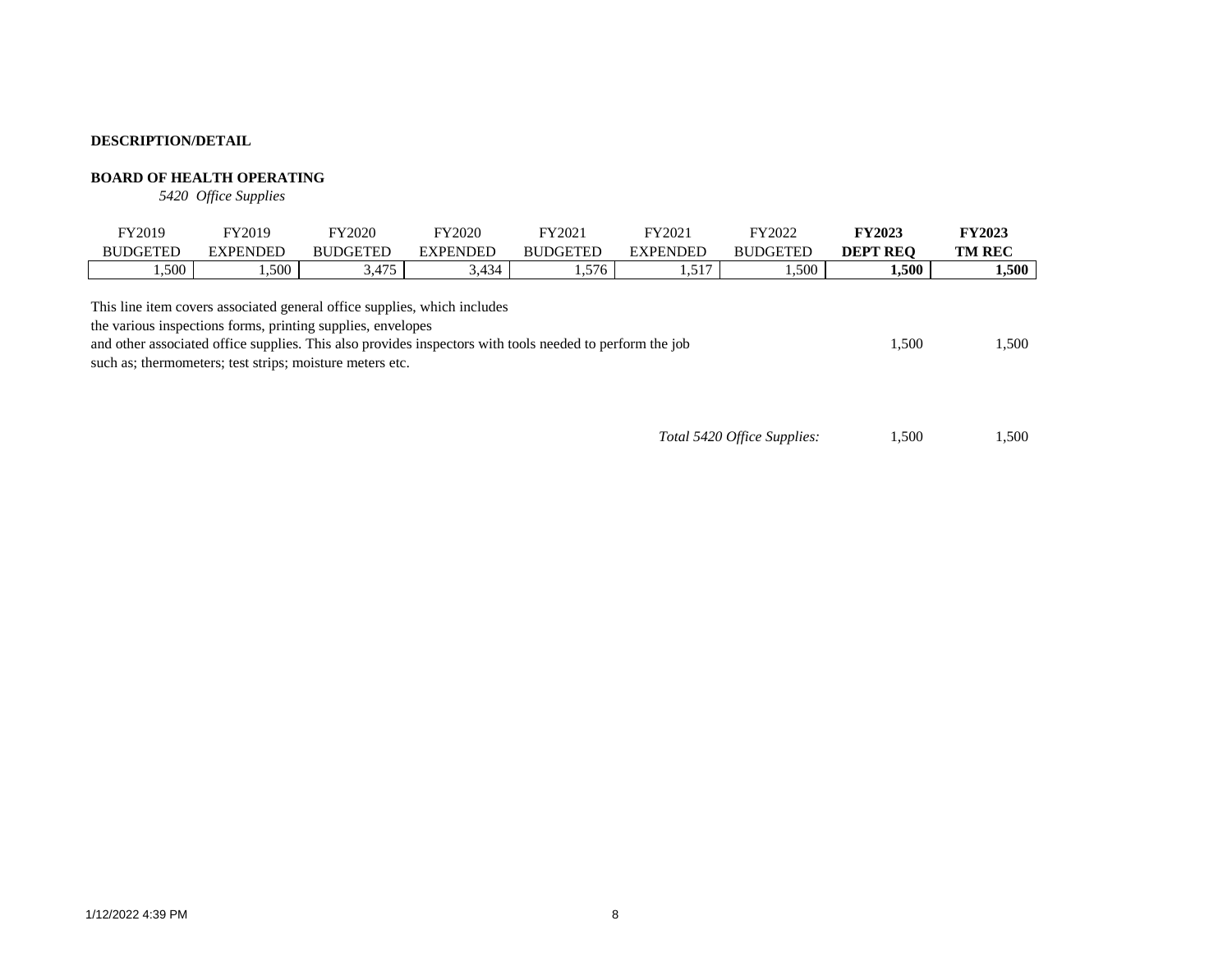#### **BOARD OF HEALTH OPERATING**

*5421 Medical Supplies*

| FY2019                                                                                                                                                             | FY2019          | FY2020          | <b>FY2020</b>   | FY2021          | FY2021          | FY2022          | <b>FY2023</b>   | <b>FY2023</b> |  |
|--------------------------------------------------------------------------------------------------------------------------------------------------------------------|-----------------|-----------------|-----------------|-----------------|-----------------|-----------------|-----------------|---------------|--|
| <b>BUDGETED</b>                                                                                                                                                    | <b>EXPENDED</b> | <b>BUDGETED</b> | <b>EXPENDED</b> | <b>BUDGETED</b> | <b>EXPENDED</b> | <b>BUDGETED</b> | <b>DEPT REO</b> | <b>TM REC</b> |  |
| 835                                                                                                                                                                | 835             | .000            | 645             | 000.1           | 688             | $.000$ .        | 000.1           | 1,000         |  |
| The medical supplies budget, supplements the vaccine revolving fund.<br>This line item supports items associated with running the public health clinics and varied |                 |                 |                 |                 |                 |                 |                 |               |  |
|                                                                                                                                                                    | 1.000           | 1.000           |                 |                 |                 |                 |                 |               |  |

health initiatives in excess of reimbursements. It also ensures the ability to purchase vaccine in times when reimbursements are not sufficient.

Without having a public health nurse, we were not able to use much of our flu vaccine therefore we will not be receiving enough reimbursement to purchase flu vaccine in FY23.

*Total 5421 Medical Supplies:* 1,000 1,000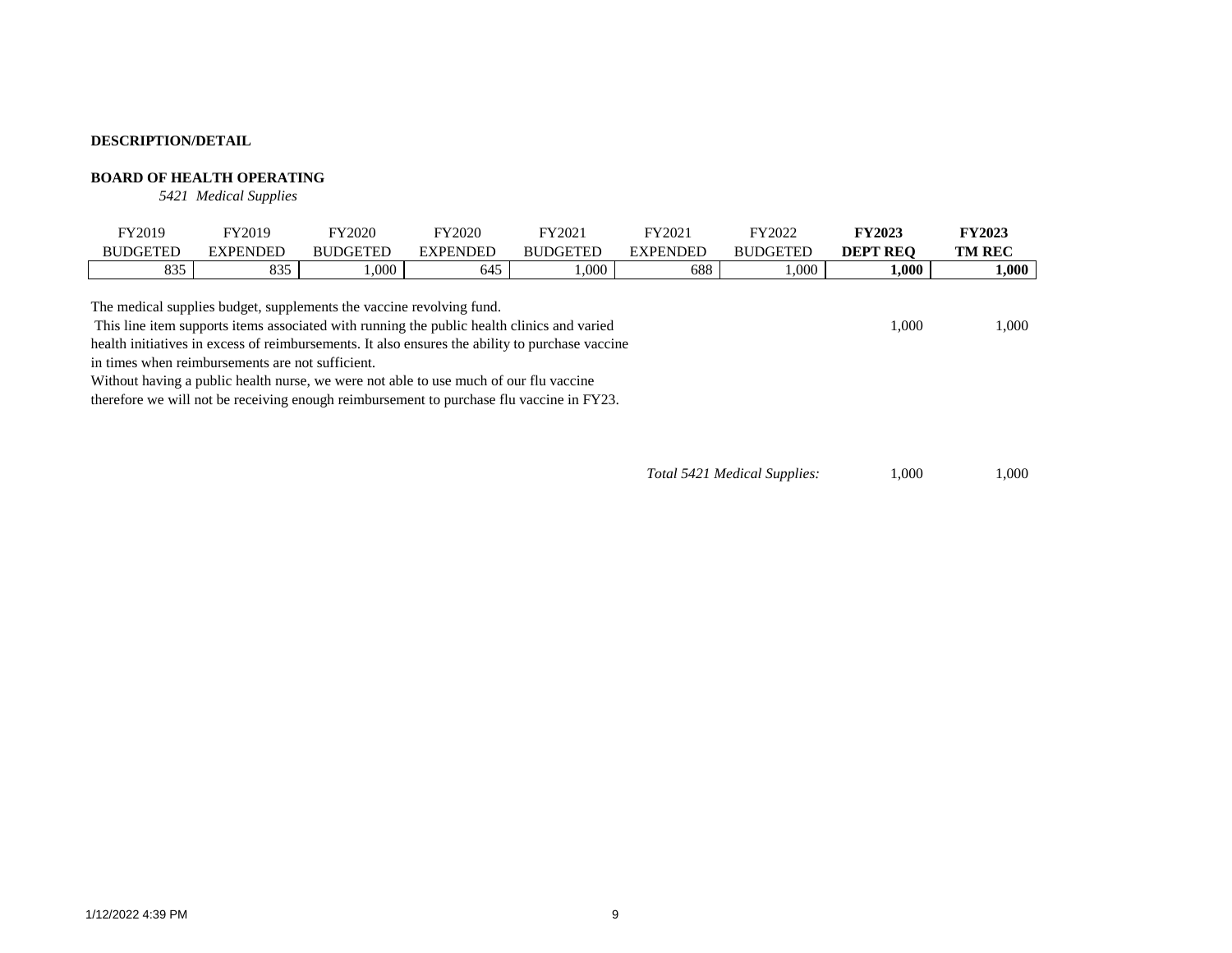# **BOARD OF HEALTH OPERATING**

*5423 All Other Supplies*

| FY2019                   | FY2019                   | FY2020          | FY2020          | FY2021          | FY2021          | FY2022                      | <b>FY2023</b>   | <b>FY2023</b> |
|--------------------------|--------------------------|-----------------|-----------------|-----------------|-----------------|-----------------------------|-----------------|---------------|
| <b>BUDGETED</b>          | EXPENDED                 | <b>BUDGETED</b> | <b>EXPENDED</b> | <b>BUDGETED</b> | <b>EXPENDED</b> | <b>DGETED</b><br><b>BUL</b> | <b>DEPT REQ</b> | <b>TM REC</b> |
| $\overline{\phantom{0}}$ | $\overline{\phantom{0}}$ |                 |                 |                 |                 | $\overline{\phantom{0}}$    |                 |               |

*Total 5423 All Other Supplies:* - -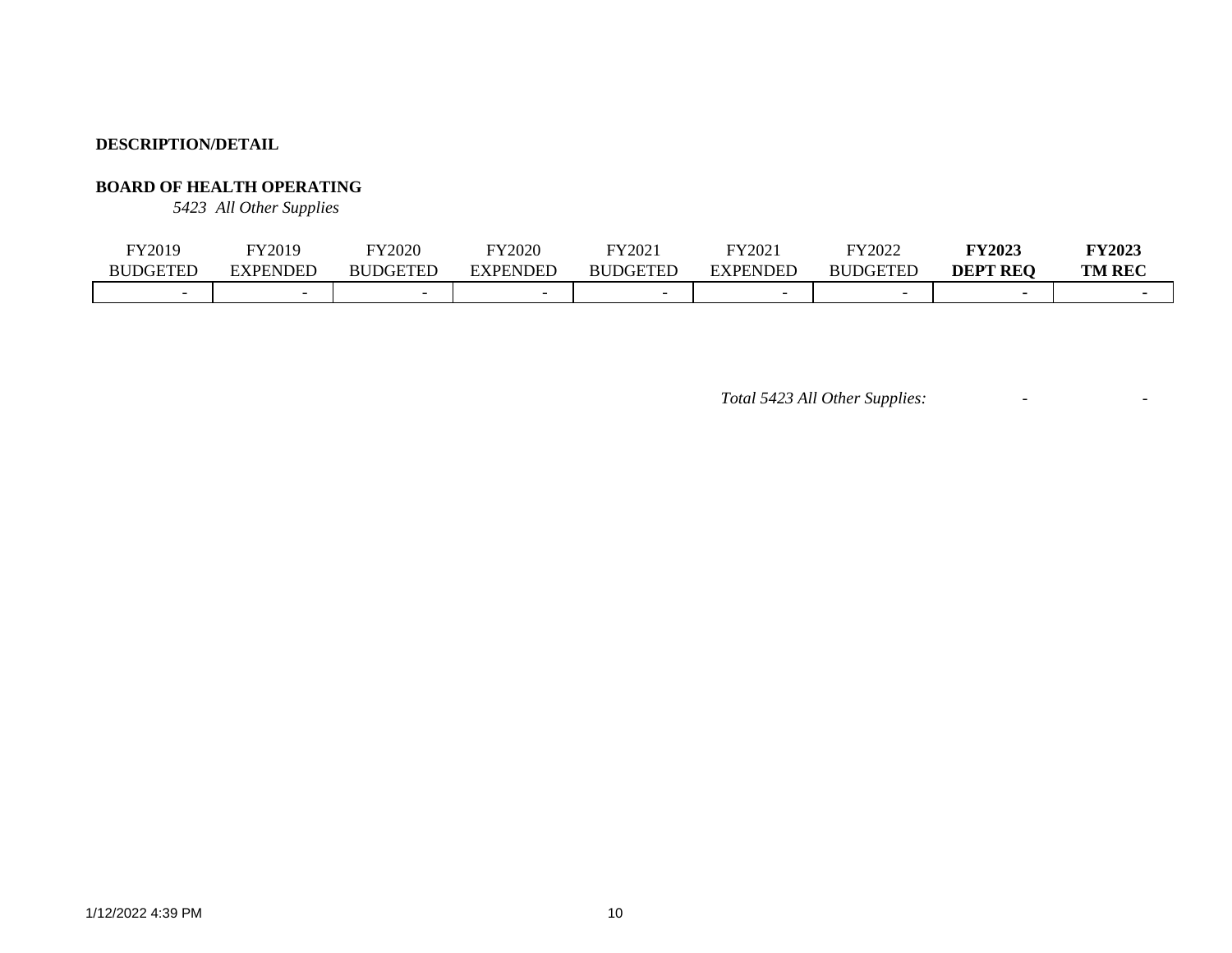# **BOARD OF HEALTH OPERATING**

*5429 Computer Equipment*

| FY2019          | FY2019                 | <b>FY2020</b>   | FY2020               | FY2021   | FY2021   | FY2022          | <b>FY2023</b>   | <b>FY2023</b> |
|-----------------|------------------------|-----------------|----------------------|----------|----------|-----------------|-----------------|---------------|
| <b>BUDGETED</b> | <b>EXPENDED</b>        | <b>BUDGETED</b> | EXPENDED             | BUDGETED | EXPENDED | <b>BUDGETED</b> | <b>DEPT REO</b> | <b>TM REC</b> |
| 3,799           | 700<br>$\cup$ , $\cup$ | 520<br>⊶ت ب     | $\epsilon$<br>ے رہے. |          |          |                 |                 |               |

Annual maintenance for PeopleGIS permitting software

(moved to professional services)

*Total 5429 Computer Equipment:* - -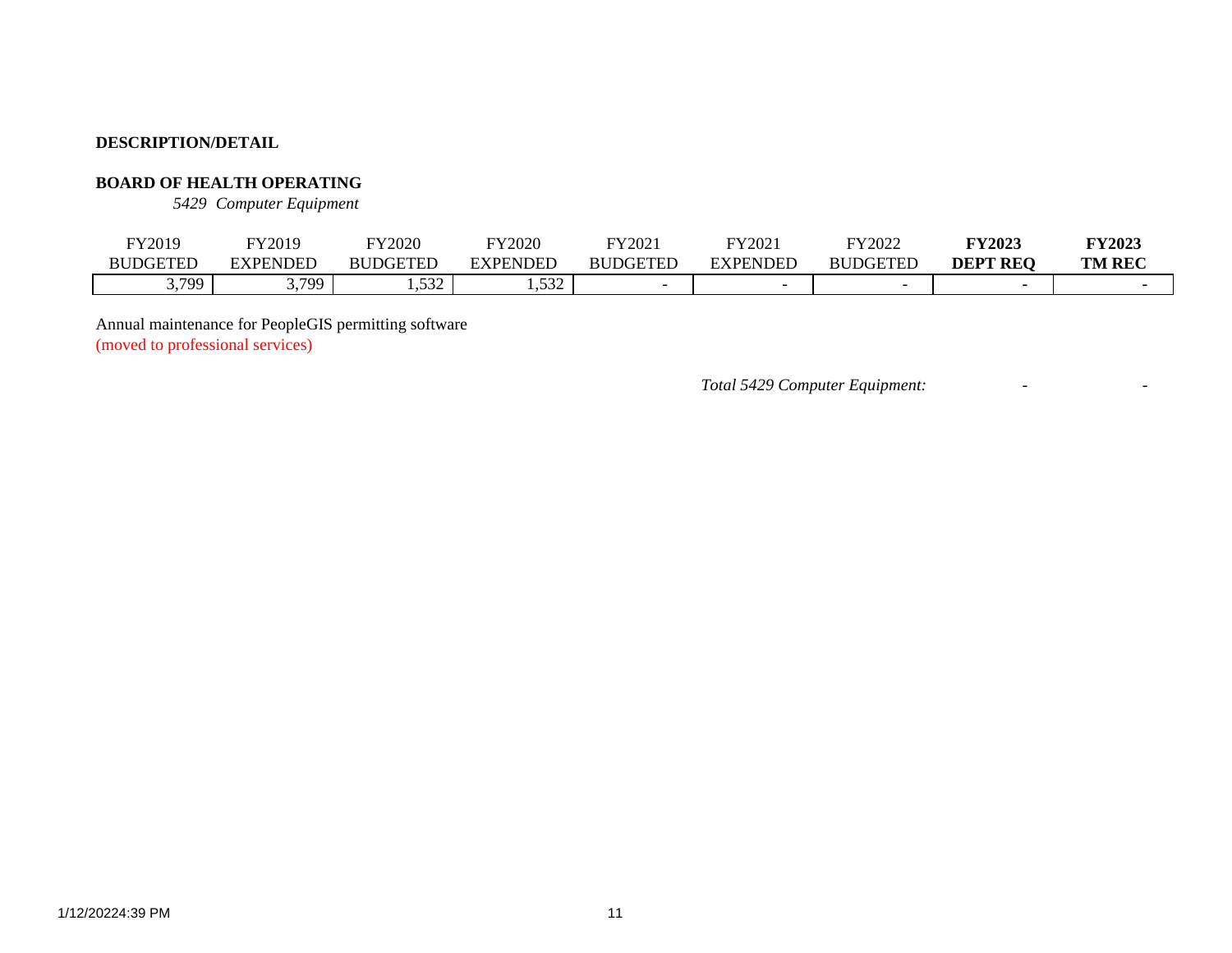# **BOARD OF HEALTH OPERATING**

*5701 Travel*

| FY2019                   | FY2019                   | FY2020          | FY2020          | FY202           | FY202    | FY2022          | <b>FY2023</b>   | <b>FY2023</b> |
|--------------------------|--------------------------|-----------------|-----------------|-----------------|----------|-----------------|-----------------|---------------|
| <b>BUDGETED</b>          | EXPENDED                 | <b>BUDGETED</b> | <b>EXPENDED</b> | <b>BUDGETED</b> | EXPENDED | <b>BUDGETED</b> | <b>DEPT REQ</b> | <b>TM REC</b> |
| $\overline{\phantom{0}}$ | $\overline{\phantom{0}}$ |                 |                 |                 |          |                 |                 |               |

*Total 5701 Travel:* - -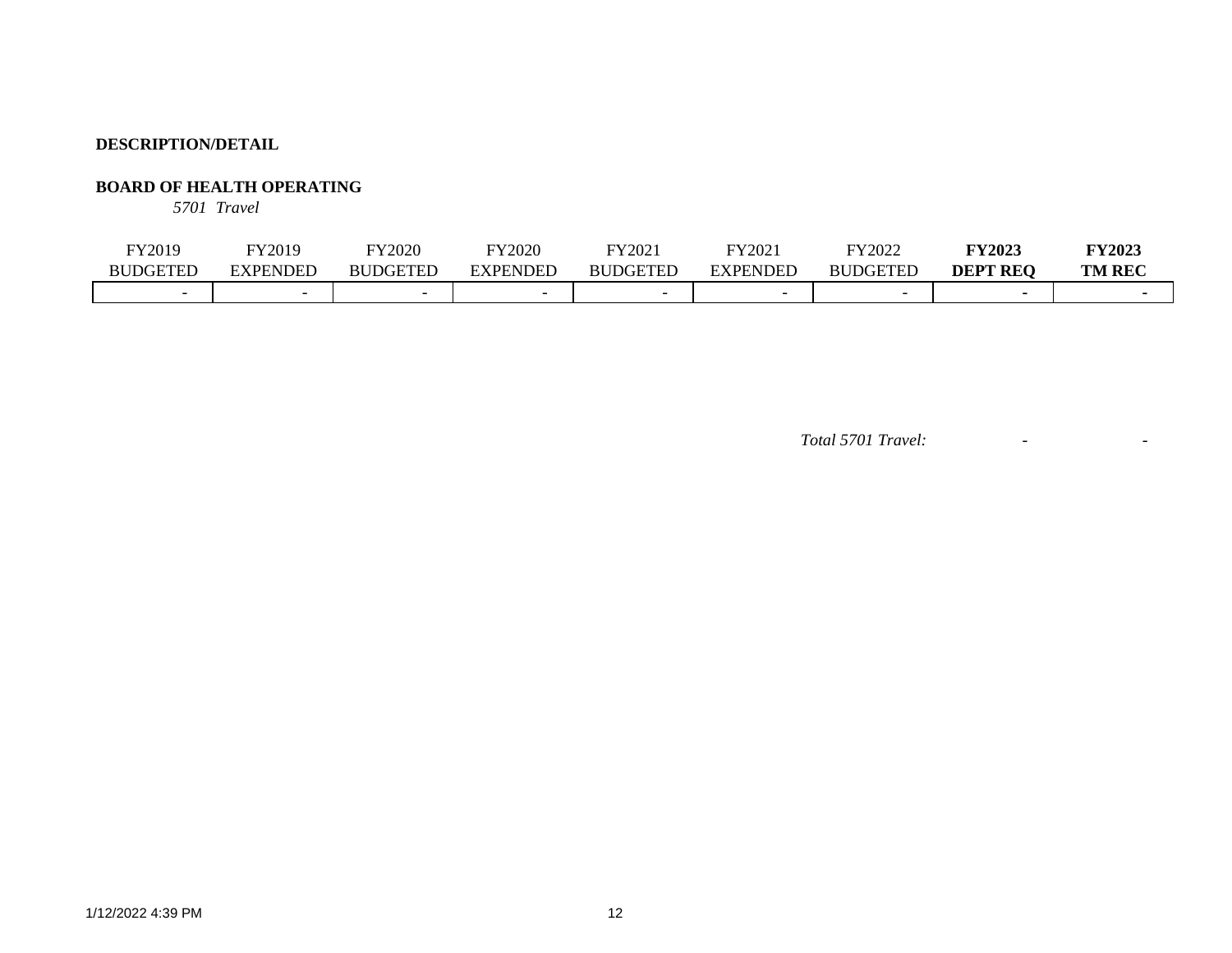## **BOARD OF HEALTH OPERATING**

*5703 Dues and Memberships*

| FY2019          | FY2019          | <b>FY2020</b>   | FY2020   | FY2021          | FY2021          | FY2022          | <b>FY2023</b>   | <b>FY2023</b> |
|-----------------|-----------------|-----------------|----------|-----------------|-----------------|-----------------|-----------------|---------------|
| <b>BUDGETED</b> | <b>EXPENDED</b> | <b>BUDGETED</b> | EXPENDED | <b>BUDGETED</b> | <b>EXPENDED</b> | <b>BUDGETED</b> | <b>DEPT REO</b> | <b>TM REC</b> |
| 450             | 450             | 450             | 430      | 590             | 590             | 460             | 660             | 660           |
|                 |                 |                 |          |                 |                 |                 |                 |               |

This line item allows the board of health members and departmental staff the ability to maintain memberships in their concentration's professional organizations.

| NEHA x2                          | \$ | <b>200</b> | S | 200 |
|----------------------------------|----|------------|---|-----|
| MHOA x 3                         | \$ | 180        | S | 180 |
| <b>MAHB</b>                      | \$ | 100        | S | 100 |
| MEHA x 2                         | \$ | 80         | S | 80  |
| <b>MAPHN</b>                     | S  | 100        | S | 100 |
| Total 5703 Dues and Memberships: |    | 660        |   | 660 |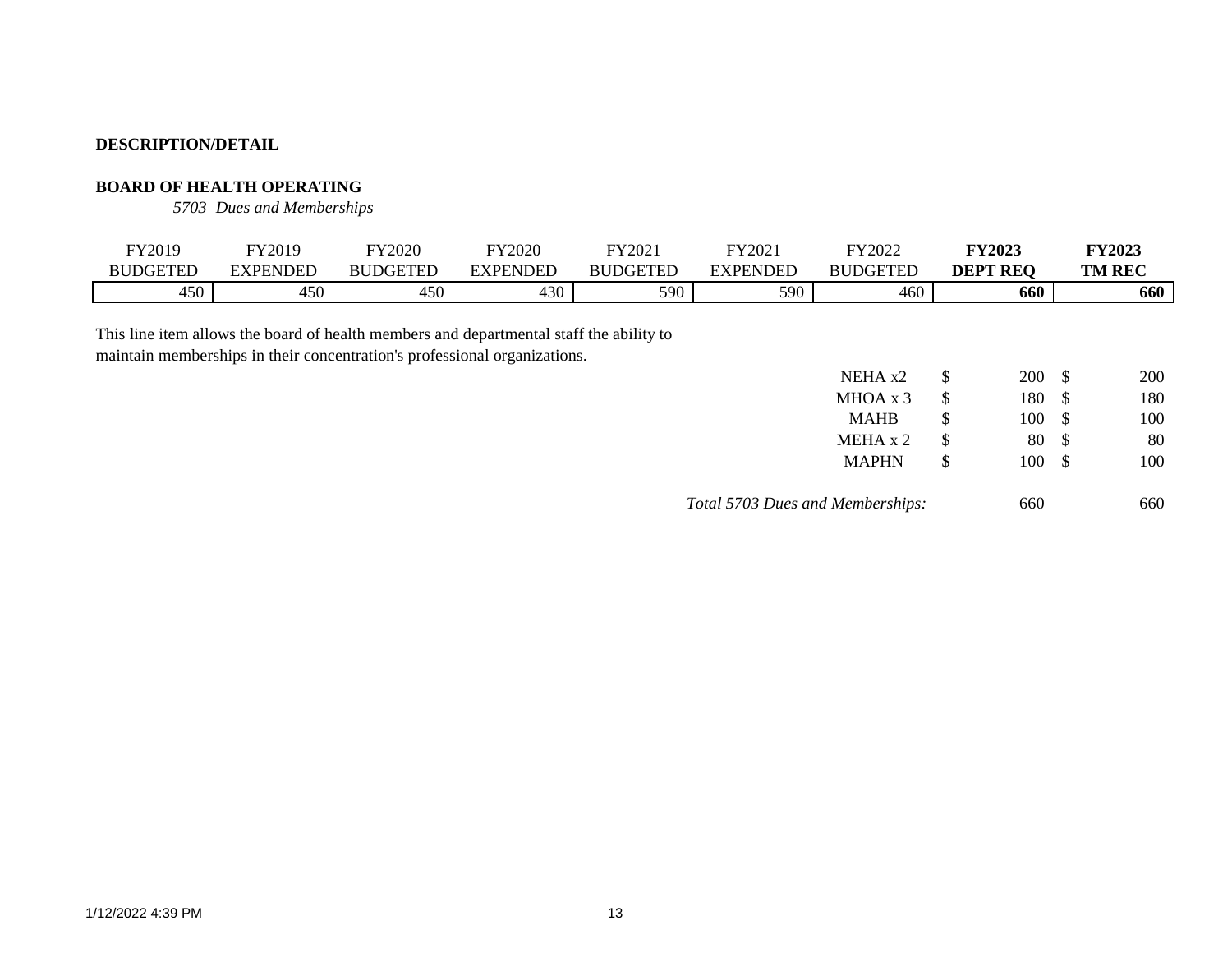## **BOARD OF HEALTH OPERATING**

*5790 Staff Development*

| FY2019          | FY2019            | <b>FY2020</b>   | FY2020              | FY2021          | FY2021                    | FY2022          | <b>FY2023</b>             | <b>FY2023</b> |
|-----------------|-------------------|-----------------|---------------------|-----------------|---------------------------|-----------------|---------------------------|---------------|
| <b>BUDGETED</b> | <b>EXPENDED</b>   | <b>BUDGETED</b> | EXPENDED            | <b>BUDGETED</b> | <b>EXPENDED</b>           | <b>BUDGETED</b> | <b>REQ</b><br><b>DEPT</b> | <b>TM REC</b> |
| ,035            | $\Omega$<br>1.UJJ | 225<br>ر∠ريا    | 175<br>1.I <i>I</i> | 560             | 415<br>4<br>$\sim$ $\sim$ | 700             | 3,675                     | 3,675         |

COVID-19 showcased needs for continous training. Professional staff is required to maintain certain education

levels as part of the staff's certifications, licenses, and registrations, which means that we must attend trainings.

Regulations constantly change; requiring staff to attend informational sessions.

Topics covered are; recreational camps, food establishments, rental housing, food processing etc. Training for

emergency preparedness planning, septic, environmental, growing health concerns and emerging pathogens will continue.

| MEHA (Environmental Health) training meeting - 2 at \$75              | 150   | 150. |
|-----------------------------------------------------------------------|-------|------|
| MEHA quarterly training meeting - 2 attending \$75                    | 150   | 150  |
| MEHA annual conference - 2 attending (registration + hotel) $$630X2$  | 1.260 | .260 |
| MHOA (Health officers) meetings - 3 attending 2 meetings \$65X6 \$390 | 390   | 390  |
|                                                                       |       |      |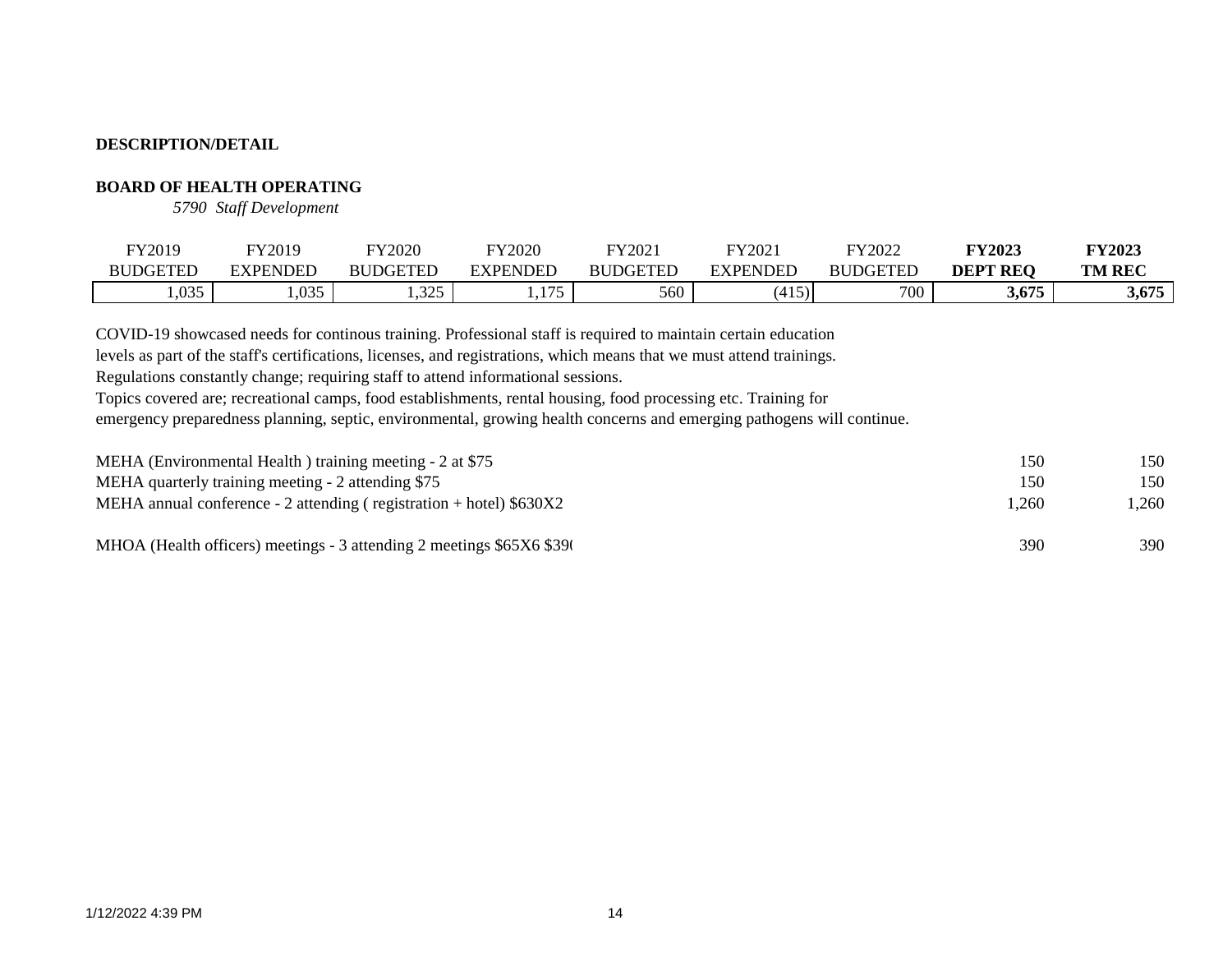# **BOARD OF HEALTH**

*5833 Capital Outlay*

| FY2019          | <sup>T</sup> Y2019 | <b>FY2020</b>   | TY2020          | FY2021          | FY2021          | FY2022          | <b>FY2023</b>      | <b>FY2023</b> |
|-----------------|--------------------|-----------------|-----------------|-----------------|-----------------|-----------------|--------------------|---------------|
| <b>BUDGETED</b> | EXPENDED           | <b>BUDGETED</b> | <b>EXPENDED</b> | <b>BUDGETED</b> | <b>EXPENDED</b> | <b>BUDGETED</b> | DEPT<br><b>REO</b> | <b>TM REC</b> |
|                 |                    |                 |                 |                 |                 |                 |                    |               |

*Total 5833 Capital Outlay:* - -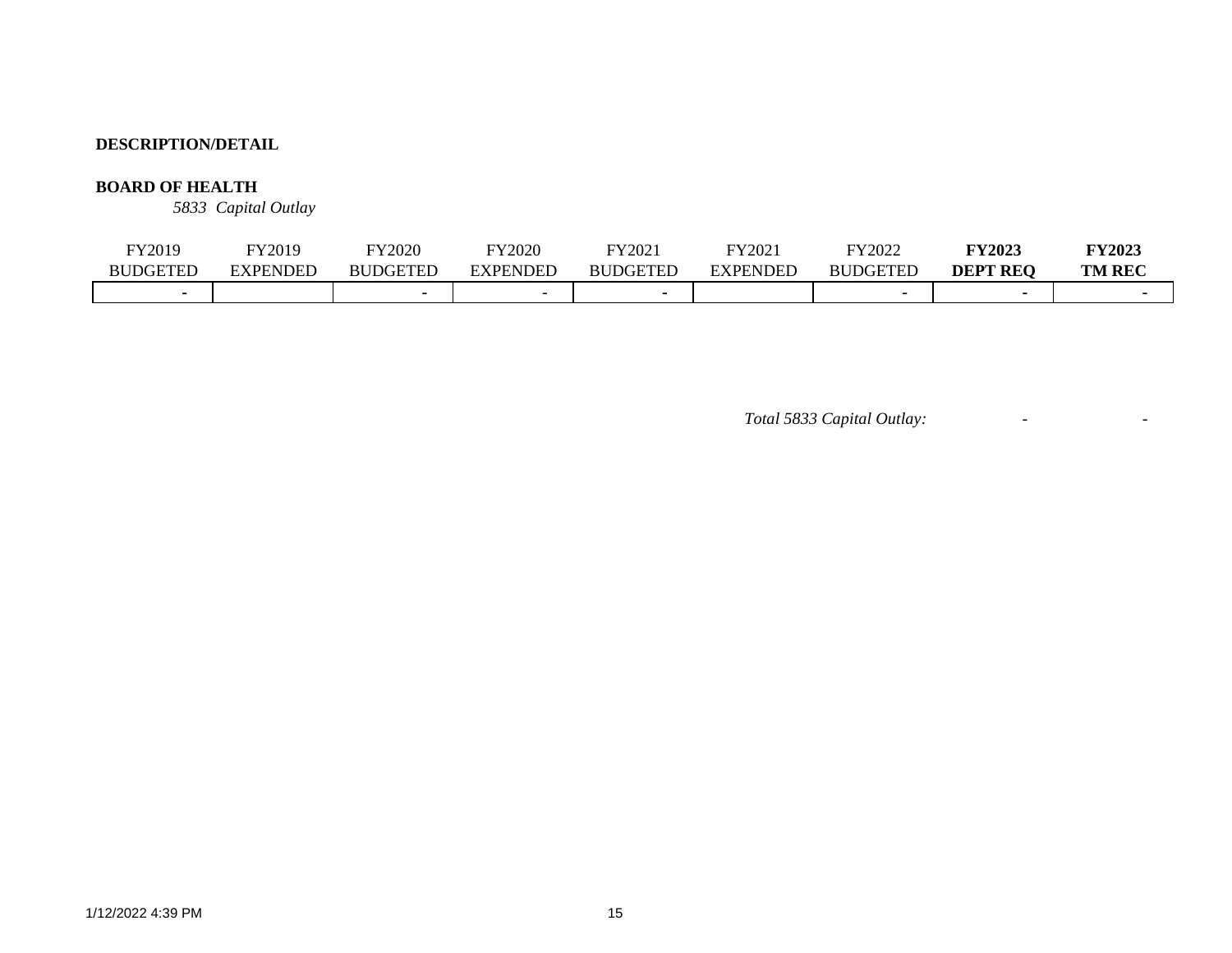

# **TOWN OF TEWKSBURY**

**HEALTH DEPARTMENT 1009 MAIN STREET TEWKSBURY, MASSACHUSETTS 01876 Main Line: 978.640.4470 Fax: 978.640.4472 Nurse's Line: 978.640.4473 health@tewksbury-ma.gov**

To: Steve Sadwick Assistant Town Manager

From: Shannon Sullivan Public Health Director

Date: November 19, 2021

Re: Health Department FY22 Budget Narrative:

The mission of the Tewksbury Board of Health is to protect and improve the health and quality of life of the Town's residents and workforce. The elected Board of Health determines the direction of public health policy and the Health Department's professional staff addresses those identified needs. The staff offers exceptional customer service to residents, business owners and others who need direct assistance to address their important issues; as they relate to the purview of the public health department.

The nation was faced with the emergence of the Coronavirus and the illness known as COVID 19, in March of 2020 which continued into 2021. This worldwide pandemic has had a major impact on the services that the health department provides. Although all executive orders were rescinded in May 2021, there are several calls a day regarding COVID follow-up as the guidelines have changed many times.

Due to the exhaustion of all Public Health Officials during the pandemic, our Public Health Director retired February 2021. The Health Agent was promoted to Health Director and we were able to hire a new Health Agent. The Department has also been functioning without a Public Health Nurse since May 2021. The Director has been managing a team of 2 nurses and one new contact tracer with case follow-up, daycare and school aged children follow-up, and many other questions related to COVID-19.

The Health Department's focus was to get back to "normal" operations. Due to the prioritizing direct public health concerns related to the pandemic, our inspections were not the full focus of our priority. A food consultant was hired to complete a full inspection of all food establishments in the community. This is our approach to getting back to where the Department was pre-pandemic.

With the Pandemic taking over Public Health's focus for over a year, the State has realized there is not enough resources and staffing in Local Public Health. The State released a Public Health Excellence grant for communities to regionalize their efforts to increase public health services. Tewksbury has joined Tyngsboro, Billerica, and Chelmsford on this grant. With this grant we are going to be sharing a Public Health Nurse, Health Agent and a contact tracer. Once a nurse is on-board it is our goal to host COVID vaccine clinics, flu vaccine clinics, education seminars and many other services we have been without for months. Unfortunately COVID is here to stay, but it is our goal to navigate through and resume proper levels of service to the citizens.